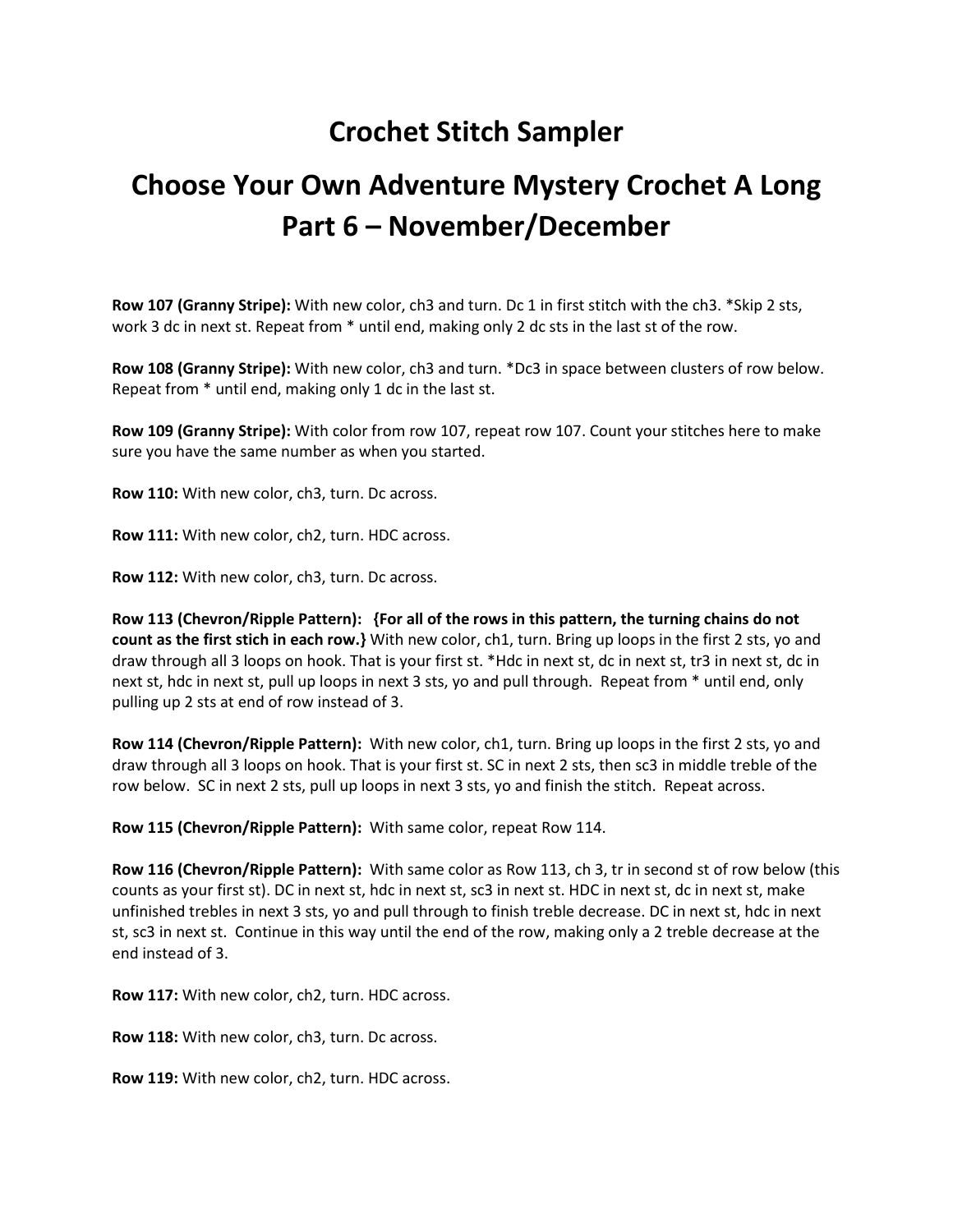**Row 120 (Bobble Pattern):** With new color, ch3, turn. Dc across.

**Row 121 (Bobble Pattern):** With same color, ch2, turn. Hdc in next 8 stitches, leaving last st unfinished. With new color, finish the stitch, but do not cut the previous (background) color. Instead you will carry the color not in use and crochet over it. Make 1 DC in next St, but do not pull last loop through. Make 3 more unfinished dc sts in the same stitch. You will have 5 loops on your hook. Change colors to yo and pull through all 5 loops. HDC over next 9 sts, leaving the last unfinished. Change colors and make another bobble. Repeat all the way across. You may not have 9 stitches left for the background color at the end but that's okay.

**Row 122 (Bobble Pattern):** With the same color used in Row 120, ch3, turn. Dc across.

**Row 123:** With new color, ch2, turn. HDC across.

**Row 124:** With new color, ch3, turn. Dc across.

**Row 125:** With new color, ch2, turn. HDC across.

**Row 126:** With new color, ch3, turn. Dc across.

**Row 127 (Granny Stripe):** With new color, ch3 and turn. Dc 1 in first stitch with the ch3. \*Skip 2 sts, work 3 dc in next st. Repeat from  $*$  until end, making only 2 dc sts in the last st of the row.

**Row 128 (Granny Stripe):** With new color, ch3 and turn. \*Dc3 in space between clusters of row below. Repeat from \* until end, making only 1 dc in the last st.

**Row 129 (Granny Stripe):** With color from row 127, repeat row 127. Count your stitches here to make sure you have the same number as when you started.

**Row 130:** With new color, ch3, turn. Dc across.

**Row 131:** With new color, ch2, turn. HDC across.

If you want to make your blanket larger, go back to row 8 and start again.

## **BORDER**

Row 1: Attach your yarn to the bottom left corner of the blanket. Make 1 sc in each chain loop. When you reach the corner make 3 sc to turn the corner properly. When going up & down the sides, crochet around the entire stitch at the end /beginning of the rows. If it is an SC, make 1 sc, an hdc or dc, make 2 sc, a treble, make 3 sc. Make 3 sc across the 2 rows of the star stitch. When you reach your starting stitch, sl st to close the round, ch 1. DO NOT TURN.

Row 2: Work 1 sc into each sc of Row 1, making 3 sc in the corners, When you reach the starting stich, sl st to close the round, ch 1. DO NOT TURN.

Row 3: SC in first 6 sts. Ch 3, sl st in first ch. This makes a picot. Without skipping any sts, SC into next 6 sts. Picot. Continue all the way around. Sl St in beginning stich. Fasten off. Weave in ends.